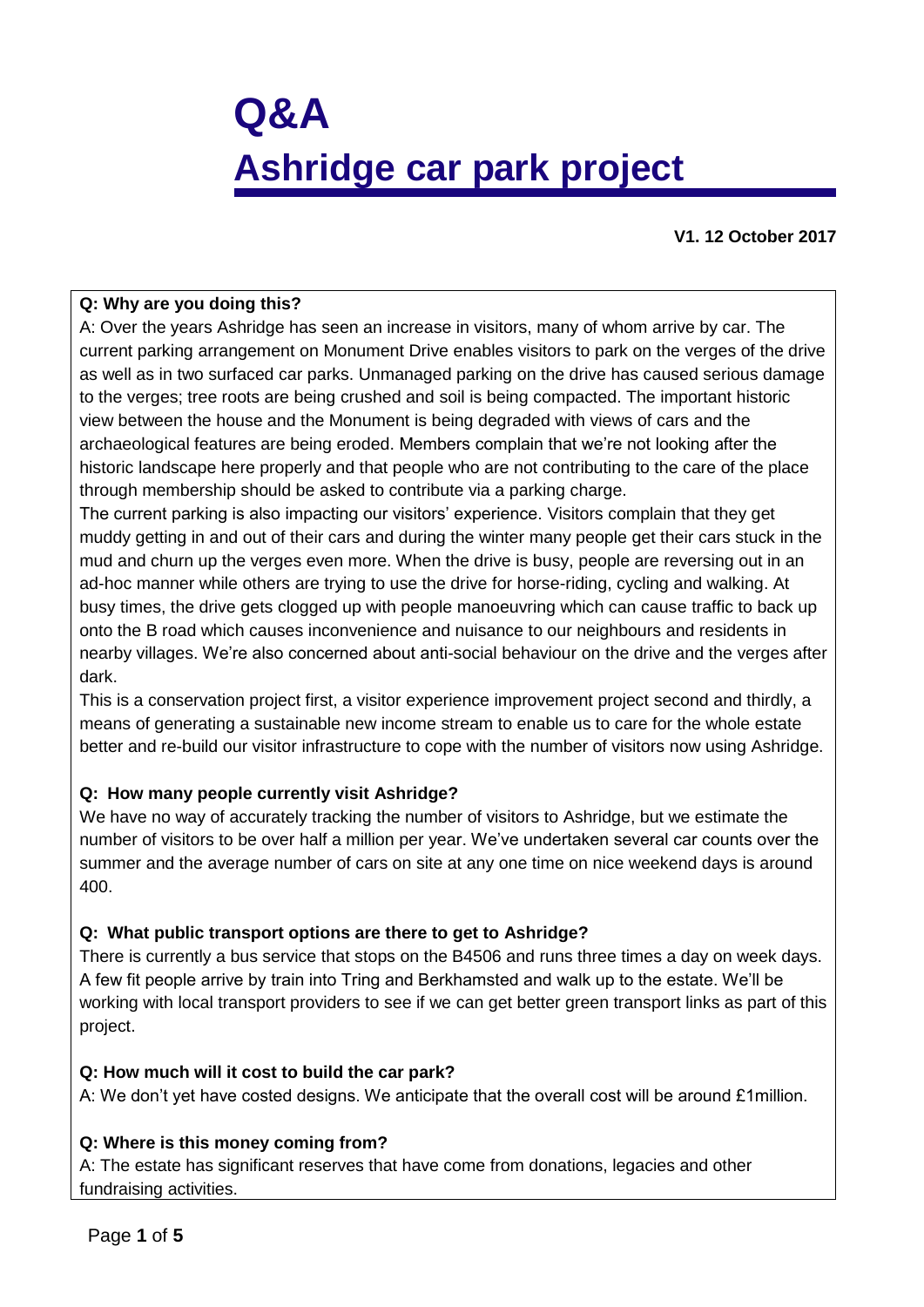## **Q: How many spaces will there be?**

A: We're looking to build around 450 surfaced spaces with fair weather overflow parking for perhaps another 500 so that we can cope with peaks like Easter.

#### **Q: Are you going to build one big car park or several more smaller ones?**

A: We're at the very early stages of planning, so we're investigating all the options available to us.

#### **Q: Will you be building car parking in the meadow?**

A: We're investigating all the options available to us. It is possible that some parking provision may be made in the meadow, but it's too early to either include or exclude it.

### **Q: Will you be closing the existing car parks?**

A: No, but we may block off informal pull-ins that have developed over the years.

#### **Q: Will we still be able to park on Monument Drive and have our picnic?**

A: We're very keen to ensure that people are still able to enjoy Ashridge much as they do now. So, we are looking to make sure that at least some spaces have direct access to grassed areas so that families can put up chairs, picnic tables and windbreaks, much as they do now.

### **Q: Why don't you just leave it as it is and spend the money you've got on conservation and improving the visitor facilities?**

A: Because the verges either side of Monument Drive are suffering hugely from being used as informal parking areas. Tree roots are being crushed, soil is being compacted, archaeological features are being eroded. And, we need to develop new, sustainable sources of income to meet the demands of today's visitors, to help us look after the important habitats we already care for and enable us to restore habitats that have been degraded over time.

### **Q: Is this about encouraging even more people to visit Ashridge?**

A: No, it's about looking after Monument Drive properly and providing an improved standard of parking for our current visitors.

### **Q: Why are you introducing car parking charges where you didn't previously have them?**

A: Increasing visitor numbers mean that the money we spend on path maintenance, litter clearance, car park repairs, visitor facilities, dog bins etc. is continually rising. We also need to raise additional funds to improve our management of the countryside we care for.

### **Q: Is the National Trust trying to introduce car park charging everywhere?**

A: It is national policy to introduce charges where there's a strong case to do so. This might be to regulate parking or to earn additional income for conservation work and visitor infrastructure. Pay and display machines have been installed at around 170 locations to date (as of summer 2017). In total we look after over 750 car parks across England, Wales and Northern Ireland.

## **Q: How does the Trust fund car park maintenance currently and why can't it continue to fund it in this manner?**

A: Through membership subscription, donations and our enterprises. With such pressure on property budgets, car park maintenance may not get prioritised due to competing pressures. We recognise that in some places they aren't at the standard they should be and that we need to do more to provide a better standard.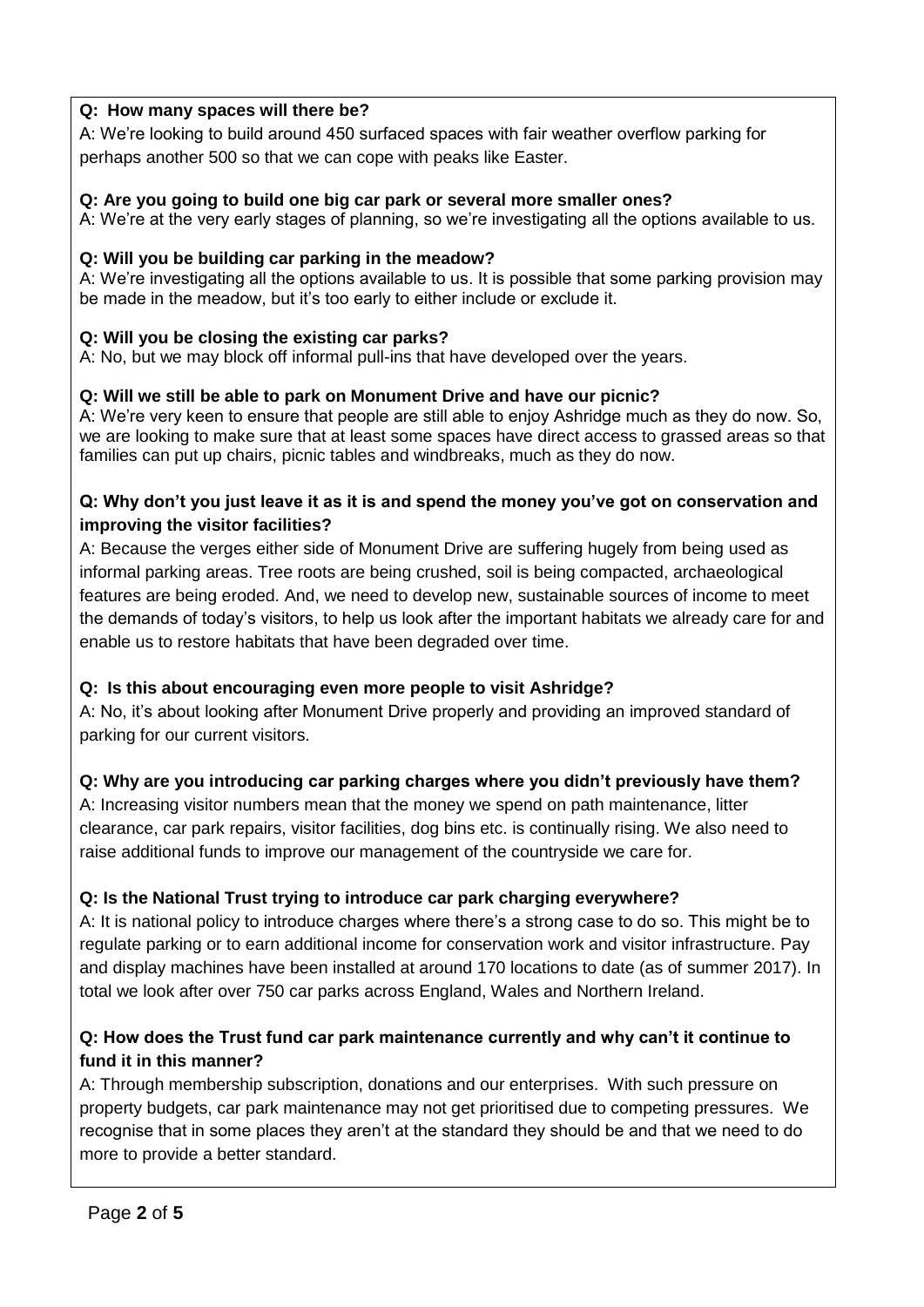#### **Q: How will you determine the amount to charge non-members for car parking?**

A: We will look at car parking charges in similar locations and set the Pay & Display fees at similar levels.

### **Q: Will blue badge holders have to pay?**

A: No. Blue badge holders, like National Trust members, will be able to park free provided they are displaying a valid form of ID.

### **Q: I volunteer for the Trust, do I have to pay?**

A: Parking is free for volunteers actively volunteering at the time of parking or volunteers who have a volunteer card.

### **Q: What about horse boxes, school coaches, mini buses and motorbikes?**

A: We're hoping to provide designated parking for all of these users. Pre-booked coaches who are bringing children for a paid education visit and annual riding permit holders won't have to pay to park, but other visitors who are not contributing in any other way will probably be asked to pay. We currently cater for hundreds of Duke of Edinburgh groups who use the car parks, the toilets, the water fountain and pay nothing at all.

## **Q: What about visitors who are attending paid for events such as the Easter Egg Hunt and guided walks, will they all have to pay to park?**

A: Lots of our visitors to events are members so they won't need to pay for car parking, anyone else will need to pay for parking.

## **Q: Will people have to pay to park if they only want to visit the shop or café?**

A: Yes. We hope that these people will understand that providing and maintaining car parks and other facilities has a cost. We are asking them to make this small contribution towards the upkeep of the property and our wider conservation costs. Many of those people are already members and the parking fee will therefore not apply.

## **Q: Won't car park charges reduce the number of people using the cafe and impact on your income?**

A: The café at Ashridge is operated by an independent company. It is not our intention to undermine the profitability of their business. We hope that the improved parking will in fact support their business and allow people to enjoy the estate better, even when it's wet and muddy. They may see a small, short-term drop in customers while people adjust to the changes.

### **Q: What about those people who live close by and visit the site regularly, e.g. dog walkers?**

A: We want people to continue to come and enjoy this special place. We hope regular visitors will join us as members and benefit from free parking. Membership is currently priced at £64.80 per year which works out at just £1.25 per week – you can even pay by monthly direct debit. There are also over 20 other designated parking places at Ashridge. We'll be providing a free map of these so that anyone who doesn't want to pay can use the free car parks instead.

### **Q: What about people who walk, cycle or use public transport?**

A: We will not be charging for access so those arriving by bicycle, on foot or by public transport will not pay a parking charge. It's also an important part of this project to see if we can improve public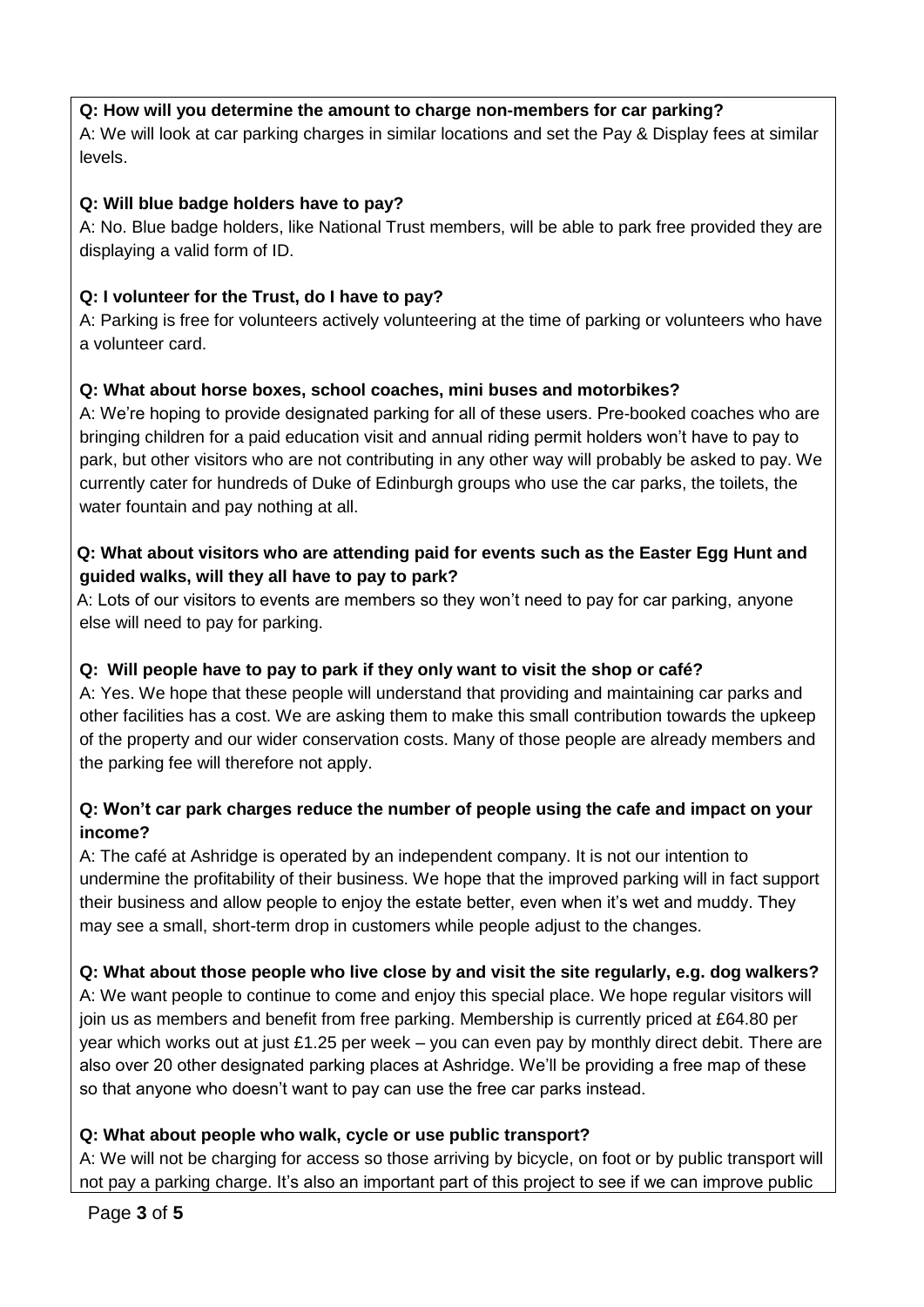## transport links.

## **Q: Will there be discounts for anyone else?**

A: No. National Trust membership costs just £1.25 per week and allows you free parking at all our hundreds of car parks across the country, as well as free entry to all our properties.

## **Q: How will you enforce car parking charges?**

A: The Trust is currently trialling different solutions to see what works best. We are an access organisation and hope to achieve reasonable levels of enforcement without resorting to clamping or fines.

# **Q: What will the charging period be?**

A: As part of the project, we're looking at the practicalities of enforcing the existing Traffic Regulation Order (TRO) on Monument Drive that permits us to prevent access between 10pm and 7am. If we're able to do this, we would probably apply charges during all opening times.

# **Q: Will NT staff or volunteers staff the car parks/act as car park attendants?**

A: We hope to have a higher staff presence to welcome visitors and check parking tickets. We may also use volunteers to carry out patrols and help people understand the changes and the new system.

# **Q: Will the rate vary depending on the time of day and the number of hours parked?**

A: We anticipate having a 'short stay' and an 'all day' rate.

## **Q: Will people be able to pay by credit card and mobile phone?**

A: At present, because there is such poor mobile phone signal at Ashridge we may only be able to have cash only machines. But obviously, if we can include card and phone payments we will.

## **Q: Will people be able to park overnight with campervans?**

A: Probably not.

# **Q: What happens if valuables are stolen form my vehicle here?**

A: As with all car parks, it's the owner's responsibility to take care of valuables. So it's best to take them with you, or lock them up out of sight. All criminal acts should be reported to the police.

## **Q: When will the charge come in?**

A: Parking charges will be introduced when the surfaced car parking has been built and the pay and display machines installed. There is a huge amount of work to be done in design and planning. We hope that the scheme may go live in 2019.

# **Q. Will you be introducing car parking charges in the other car parks at Ashridge?**

A: We have no plans to make at a charge at any of our other car parks. In time, we may consider it for the Beacon car park, but the other small, outlying car parks are very unlikely to be considered appropriate or viable for car park charging.